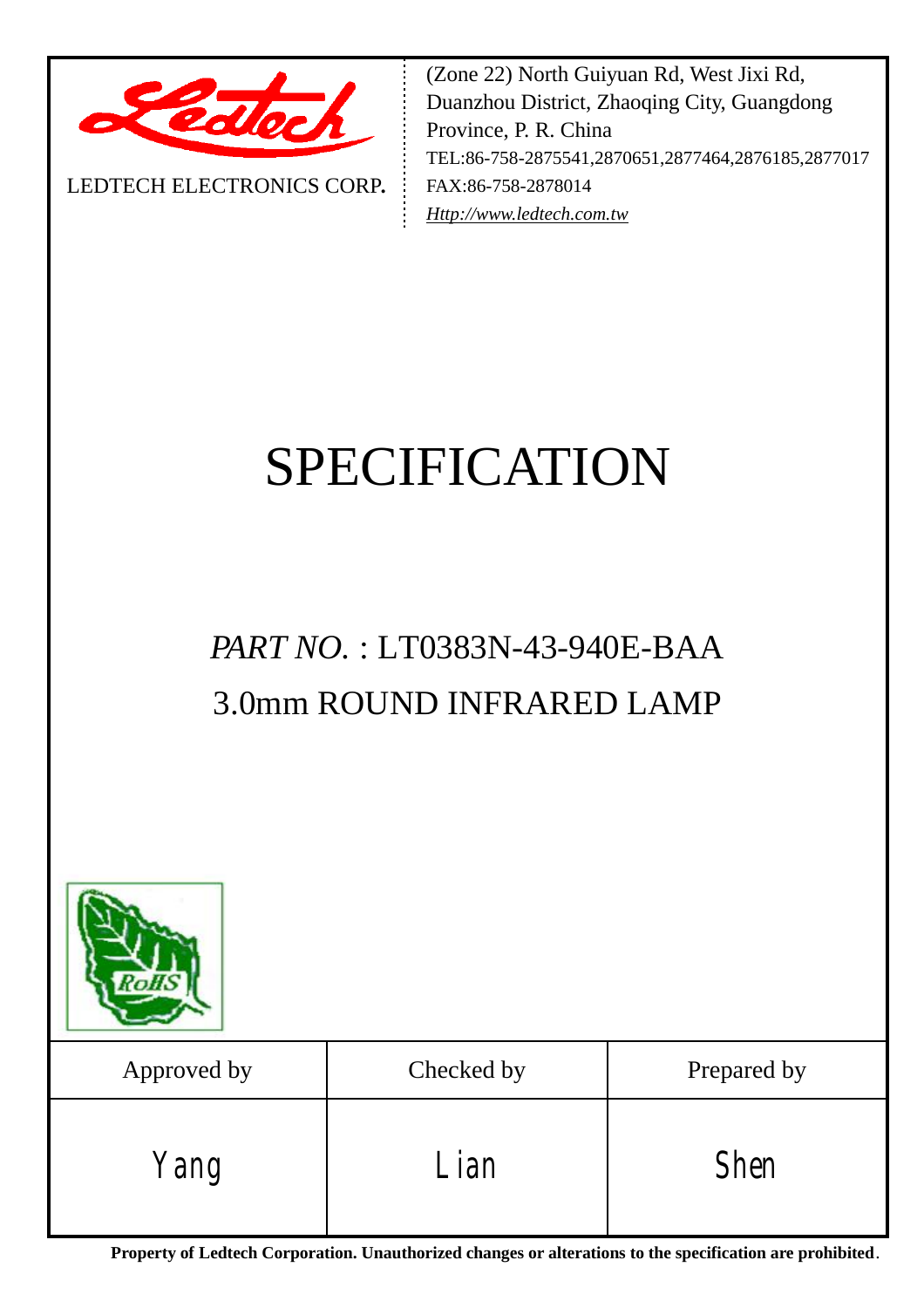

## **Description**

### **This infrared lamp is made with AlGaAs/GaAs chip and water clear**

**epoxy resin.** 



#### Notes:

- 1. All dimensions are in mm.
- 2. Tolerance is  $\pm$  0.25mm unless otherwise noted.

### **Description**

| Part No.            | LED Chip    |                       |             |  |
|---------------------|-------------|-----------------------|-------------|--|
|                     | Material    | <b>Emitting Color</b> | Lens Color  |  |
| LT0383N-43-940E-BAA | AIGaAs/GaAs | <b>Infrared</b>       | Water clear |  |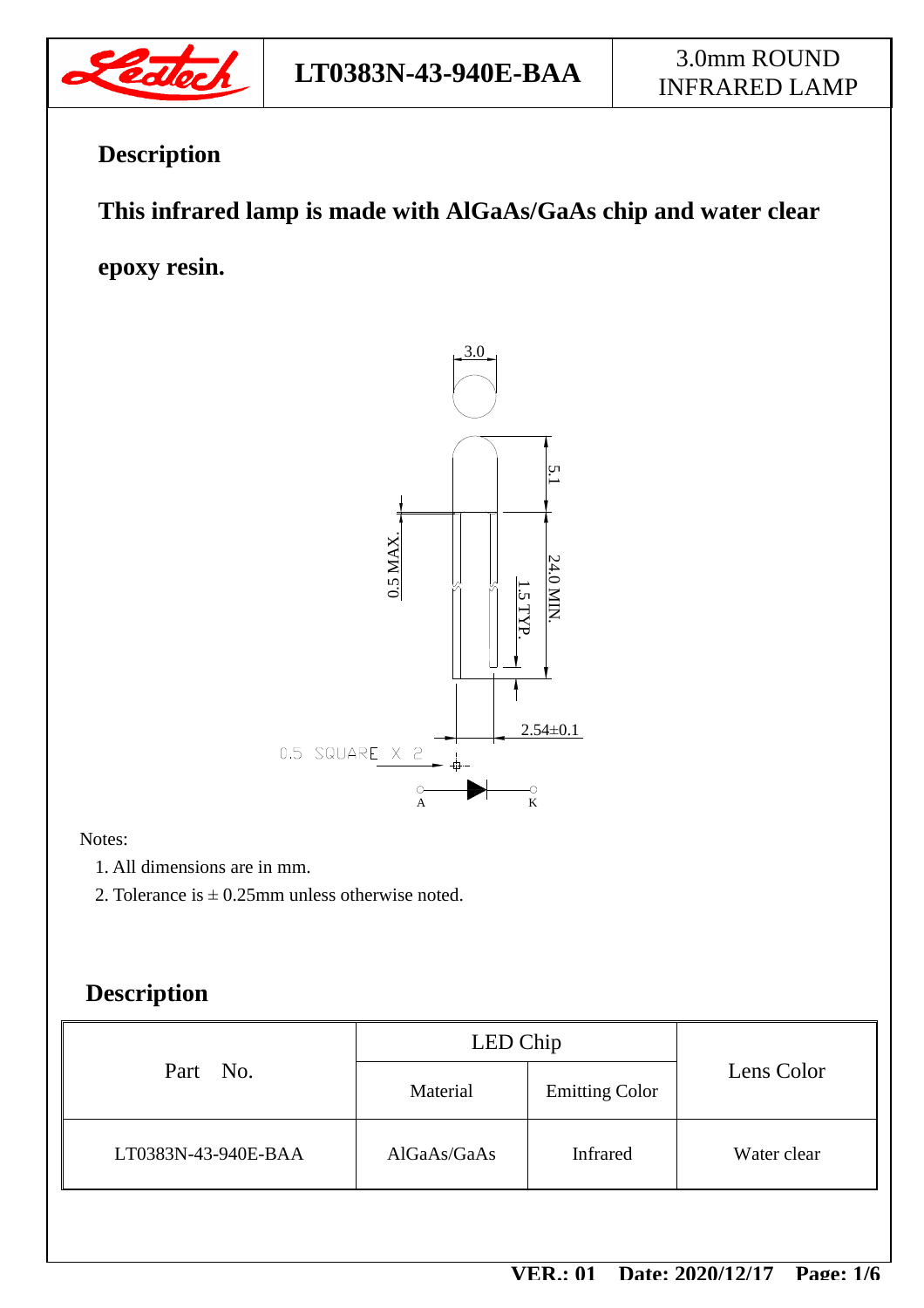

### **Absolute Maximum Ratings at Ta=25℃**

| Parameter                                       | Symbol         | Rating                                                                        | Unit                    |
|-------------------------------------------------|----------------|-------------------------------------------------------------------------------|-------------------------|
| <b>Power Dissipation</b>                        | P <sub>D</sub> | 145                                                                           | mW                      |
| <b>Reverse Voltage</b>                          | <b>VR</b>      | 5                                                                             | $\overline{\mathsf{V}}$ |
| D.C. Forward Current                            | If             | 100                                                                           | mA                      |
| Reverse (Leakage) Current                       | <b>Ir</b>      | 100                                                                           | $\mu$ A                 |
| Peak Current(1/10Duty Cycle,0.1ms Pulse Width.) | If $(Peak)$    | 200                                                                           | mA                      |
| <b>Operating Temperature Range</b>              | Topr           | $-25$ to $+85$                                                                | $\gamma$                |
| <b>Storage Temperature Range</b>                | <b>Tstg</b>    | $-40$ to $+100$                                                               | °∩°                     |
| Soldering Temperature(1.6mm from body)          | <b>Tsol</b>    | Dip Soldering : $260^{\circ}$ for 5 sec.<br>Hand Soldering : 350°C for 3 sec. |                         |

### **Electrical and Optical Characteristics:**

| Parameter                 | Symbol          | Condition  | Min. | Typ. | Max. | Unit    |
|---------------------------|-----------------|------------|------|------|------|---------|
| <b>Radiant Intensity</b>  | Ie              | If= $20mA$ | 7.56 | 15   |      | mW/sr   |
| <b>Forward Voltage</b>    | Vf              | If= $20mA$ |      | 1.25 | 1.45 | V       |
| Peak Wavelength           | $\lambda p$     | If= $20mA$ |      | 940  |      | nm      |
| Dominant Wavelength       | $\lambda$ d     | If= $20mA$ |      | ---  |      | nm      |
| Reverse (Leakage) Current | Ir              | $Vr=5V$    |      |      | 100  | $\mu$ A |
| <b>Viewing Angle</b>      | $2 \theta$ 1/2  | If= $20mA$ |      | 40   |      | deg     |
| Spectrum Line Halfwidth   | $\Delta\lambda$ | If= $20mA$ |      | 50   |      | nm      |

Notes: 1.Tolerance of Luminous Intensity is ±15%.

2.Tolerance of Forward Voltage is ±0.1V.

3.Tolerance of Dominant Wavelength is ±1nm.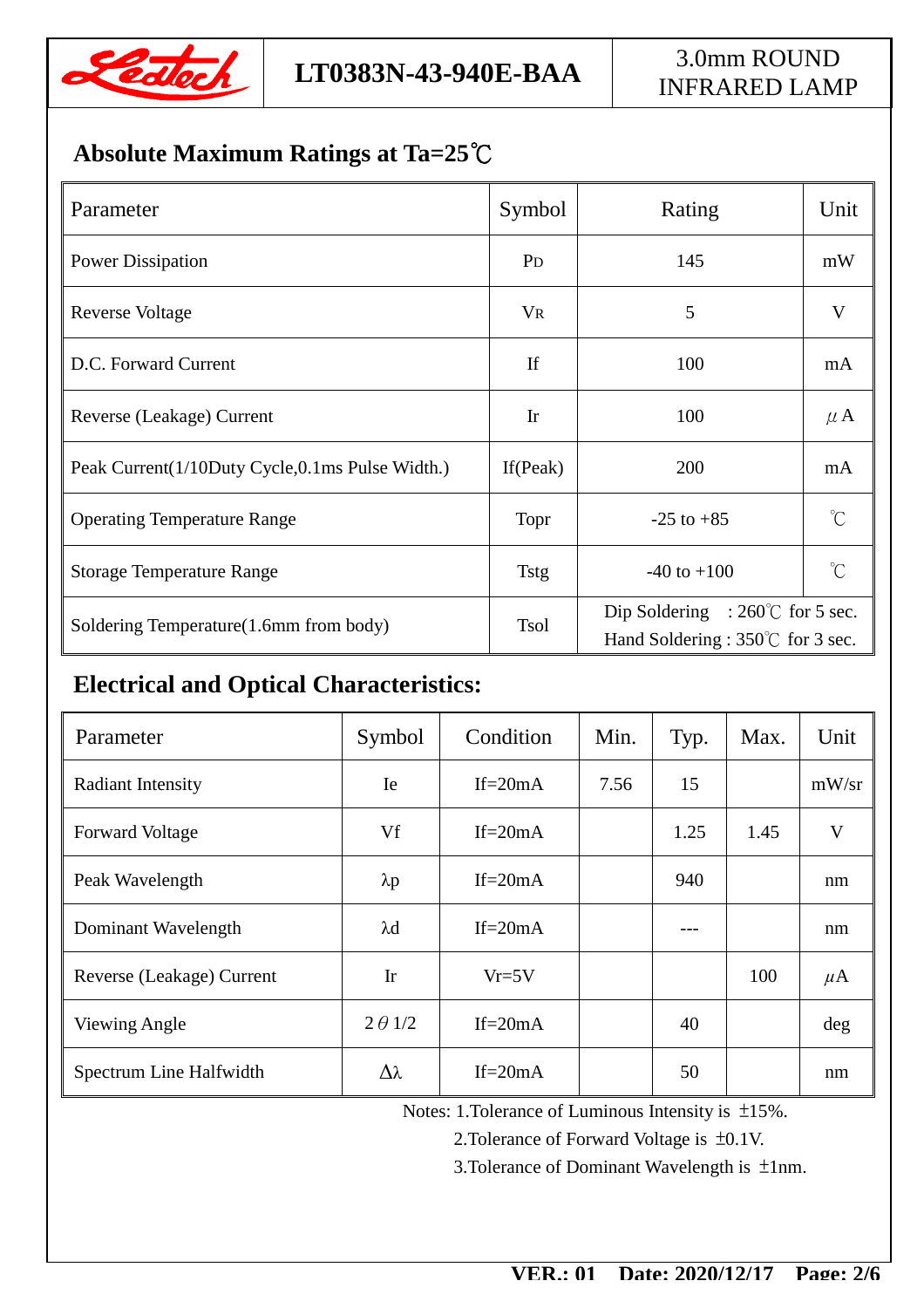

**LT0383N-43-940E-BAA** 3.0mm ROUND

# INFRARED LAMP









 **FORWARD CURRENT VS. LUMINOUS INTENSITY**



**FORWARD CURRENT VS. AMBIENT TEMPERATURE**



#### **RADIATION DIAGRAM**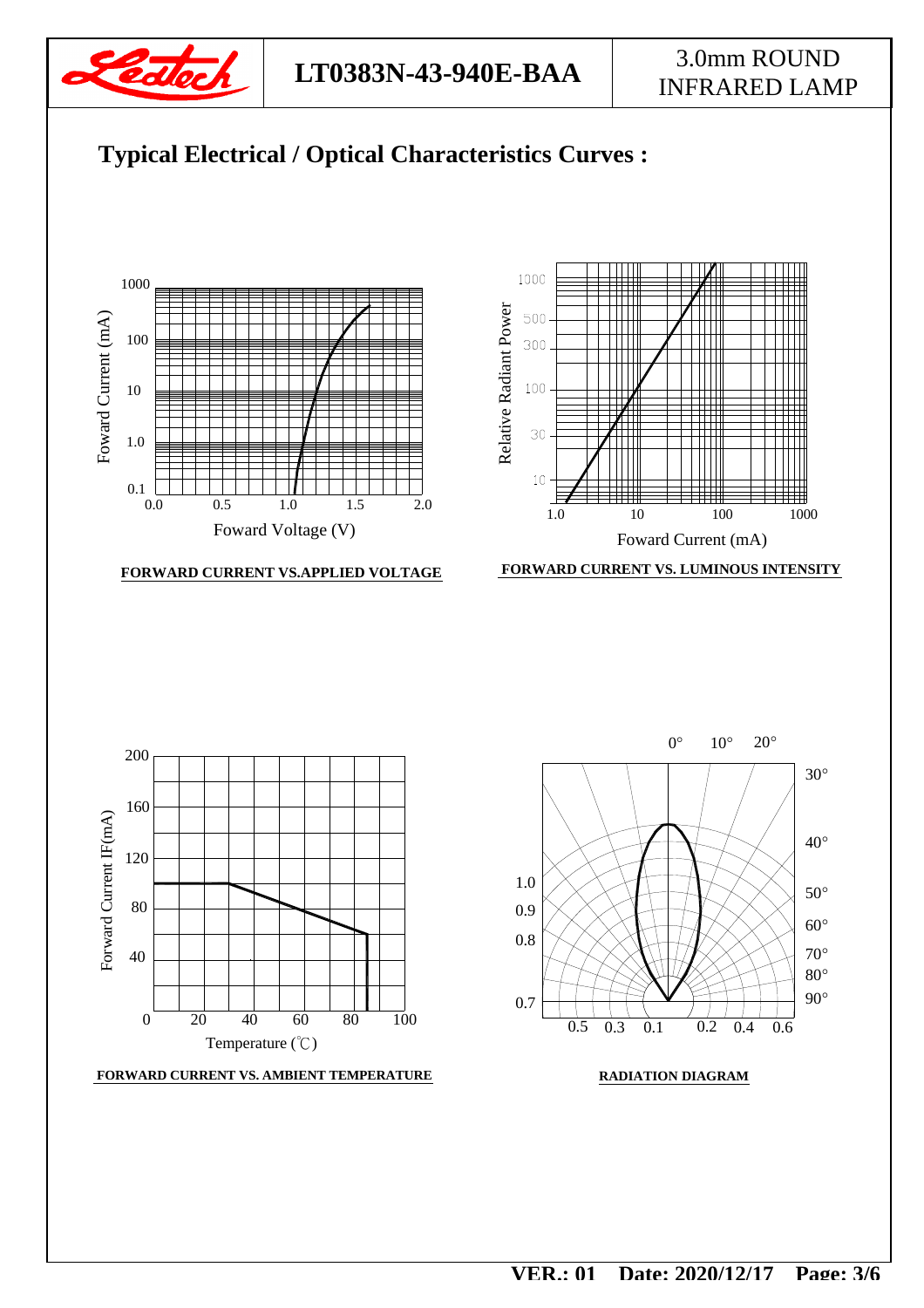

#### Precautions:

#### TAKE NOTE OF THE FOLLOWING IN USE OF LED

1. Temperature in use

 Since the light generated inside the LED needs to be emitted to outside efficiently, a resin with high light transparency is used; therefore, additives to improve the heat resistance or moisture resistance (silica gel , etc) which are used for semiconductor products such as transistors cannot be added to the resin. Consequently, the heat resistant ability of the resin used for LED is usually low; therefore, please be careful on the following during use. Avoid applying external force, stress, and excessive vibration to the resins and terminals at high temperature. The glass transition temperature of epoxy resin used for the LED is approximately 120-130℃. At a temperature exceeding this limit, the coefficient of liner expansion of the resin doubles or more compared to that at normal temperature and the resin is softened. If external force or stress is applied at that time, it may cause a wire rupture.

2. Soldering

Please be careful on the following at soldering.

After soldering, avoided applying external force, stress, and excessive vibration until the

products go to cooling process (normal temperature), <Same for products with terminal leads>

(1) Soldering measurements:

Distance between melted solder side to bottom of resin shall be 1.6mm or longer.

(2) Dip soldering :

Pre-heat: 90℃ max. (Backside of PCB), Within 60 seconds.

Solder bath: 260±5℃ (Solder temperature), Within 5 seconds.

- (3) Hand soldering: 350℃ max. (Temperature of soldering iron tip), Within 3 seconds.
- 3. Insertion

Pitch of the LED leads and pitch of mounting holes need to be same.

4. Others

 Since the heat resistant ability of the LED resin is low, SMD components are used on the same PCB, please mount the LED after adhesive baking process for SMD components. In case adhesive baking is done after LED lamp insertion due to a production process reason, make sure not to apply external force, stress, and excessive vibration to the LED and follow the conditions below. Baking temperature: 120℃ max. Baking time: Within 60 seconds. If soldering is done sequentially after the adhesive baking, please perform the soldering after cooling down the LED to normal temperature.

5. This LED is designed to be wave solder and dip soldered on to a PCB. If reflow soldered, Ledtech cannot guarantee its reliability.

#### Disclaimer

- 1. Our department reserves the right(s) on the adjustment of product material mix for the specification.
- 2. The product meets our department published specification for a period of twelve (12) months from date of shipment.
- 3. The graphs shown in this datasheet are representing typical data only and do not show guaranteed values.
- 4. When using this product, please observe the absolute maximum ratings and the instructions for using outlined in these specification sheets. Our department assumes no responsibility for any damage resulting from the use of the product which does not comply with the absolute maximum ratings and the instructions included in these specification sheets.
- 5. These specification sheets include materials protected under copyright of our department. Reproduction in any form is prohibited without obtaining our department's prior consent.

This product is not intended to be used for military, aircraft, automotive, medical, life sustaining or life saving applications or any other application which can result in human injury or death. Please contact authorized our department sales agent for special application request.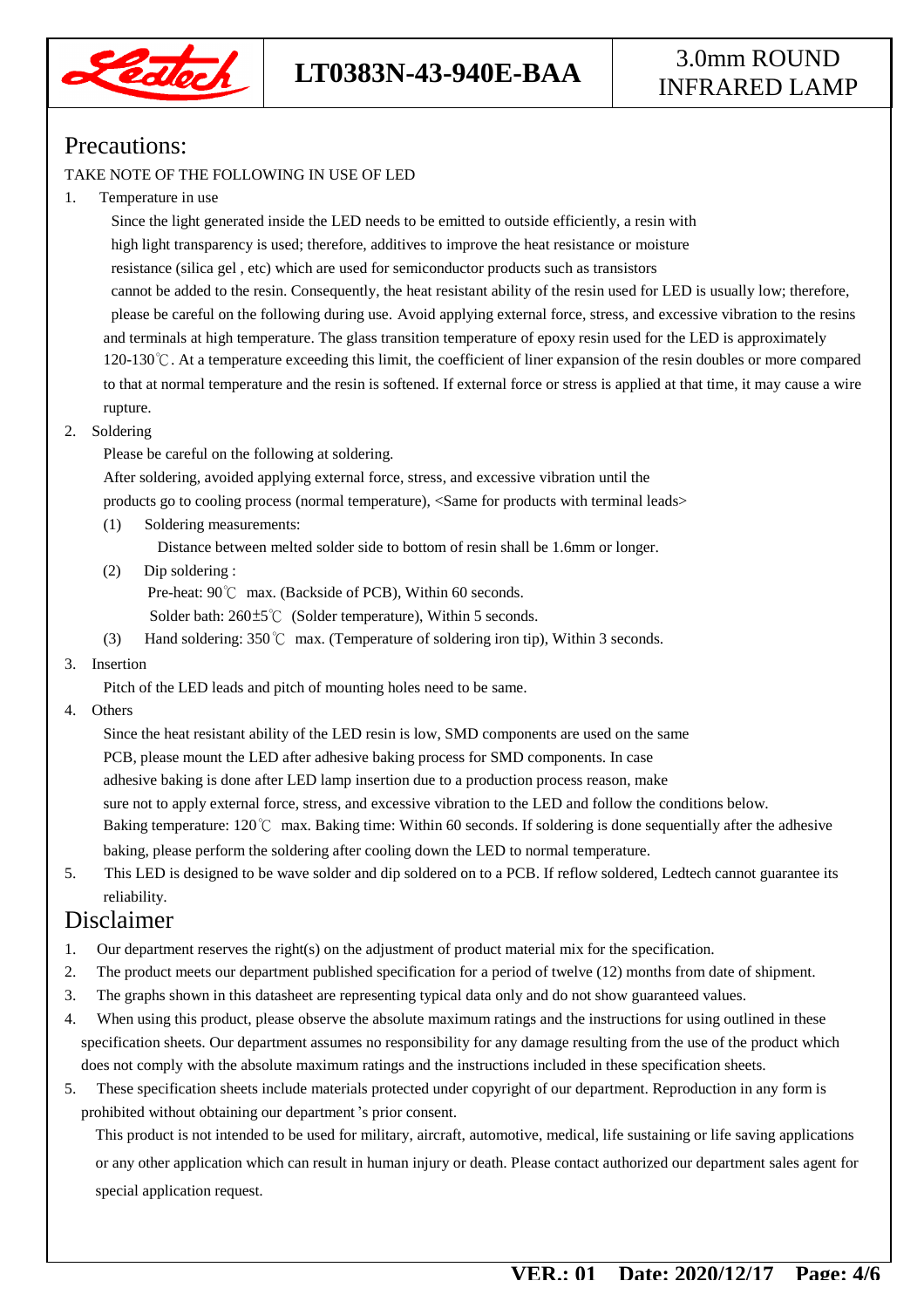

## **LT0383N-43-940E-BAA** 3.0mm ROUND

# INFRARED LAMP

AUTO INSERTION EQUIPMENT \*COMPATIBLE WITH RADIAL LEAD Features

Description

THE ABSOLUTE MAXIMUM RATINGS, PACKAGED ON T/R ARE INDENTICAL TO AND PACKAGE DIMENSIONS FOR LAMPS ELECTRICAL/OPTICAL CHARACTERISTICS

#### Dimensions for Tape



|                        | SPECIFICATION                    |                                  |               | SPECIFICATION                    |                                  |  |
|------------------------|----------------------------------|----------------------------------|---------------|----------------------------------|----------------------------------|--|
| <b>SYMBOL</b>          | <b>MNIMM</b><br>$(\blacksquare)$ | <b>MXIMM</b><br>$(\blacksquare)$ | <b>SYMBOL</b> | <b>MNIMM</b><br>$(\blacksquare)$ | <b>MXIMM</b><br>$(\blacksquare)$ |  |
| D                      | 3.80                             | 4.20                             | $\mathbf{H}$  | 4.4                              | 5.8                              |  |
| F                      | 2.3                              | 30                               | P2            | 5.05                             | 7.65                             |  |
| $\triangle \mathbf{H}$ | ----                             | 2.00                             | T             | ----                             | 1.42                             |  |
| H                      | 19.5                             | 20.5                             | w             | 8.75                             | 9.5                              |  |
| L                      | w                                | 11.0                             | W             | 14.5                             | 15.5                             |  |
| $\triangle \mathbf{H}$ | ----                             | 2.00                             | w             | 0.00                             | 4.00                             |  |
| I£                     | ----                             | 34.2                             | w             | 17.5                             | 19.0                             |  |
| P                      | 12.4                             | 13.0                             |               |                                  |                                  |  |





 $\blacksquare$ 

NOTE: 2. SPECIFICATIONS ARE SUBJECT TO CHANGE WITHOUT NOTICE. 1. ALL DIMENSIONS ARE IN mm,TOLERANCE IS ±2.0mm UNLESS OTHERWISE NOTED.